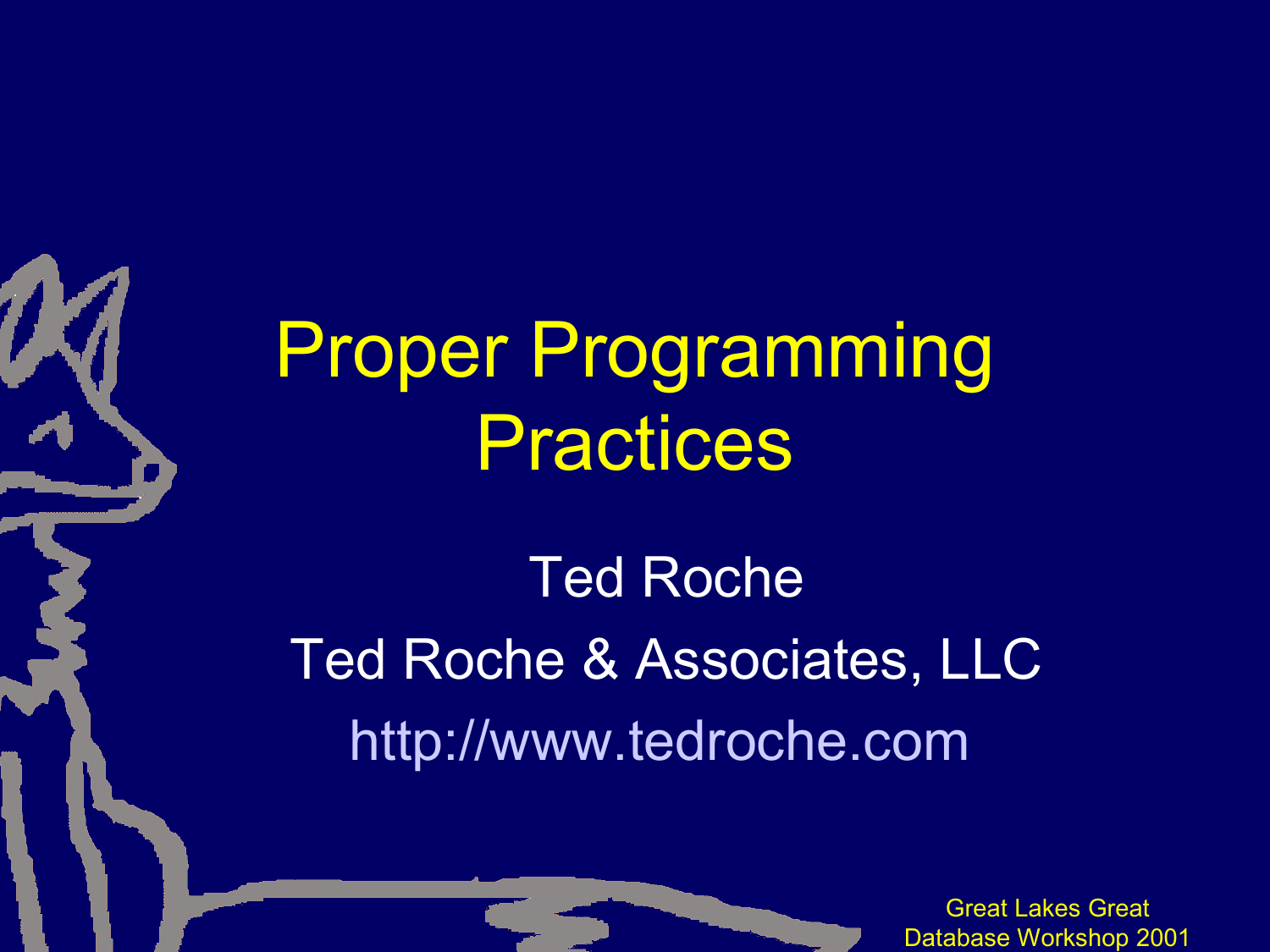# Who is Ted Roche?



Microsoft<sup>-</sup>Certified **Professional Systems Engineer-Solution Developer** 

**Essential SourceSafe** 



isual FoxPro® 6.0

President of TR&A, LLC Consulting Microsoft Certified Solution Developer, Microsoft Certified Systems Engineer Co-Author of Hacker's Guide to VFP 6 Author of Essential SourceSafe Microsoft Support MVP

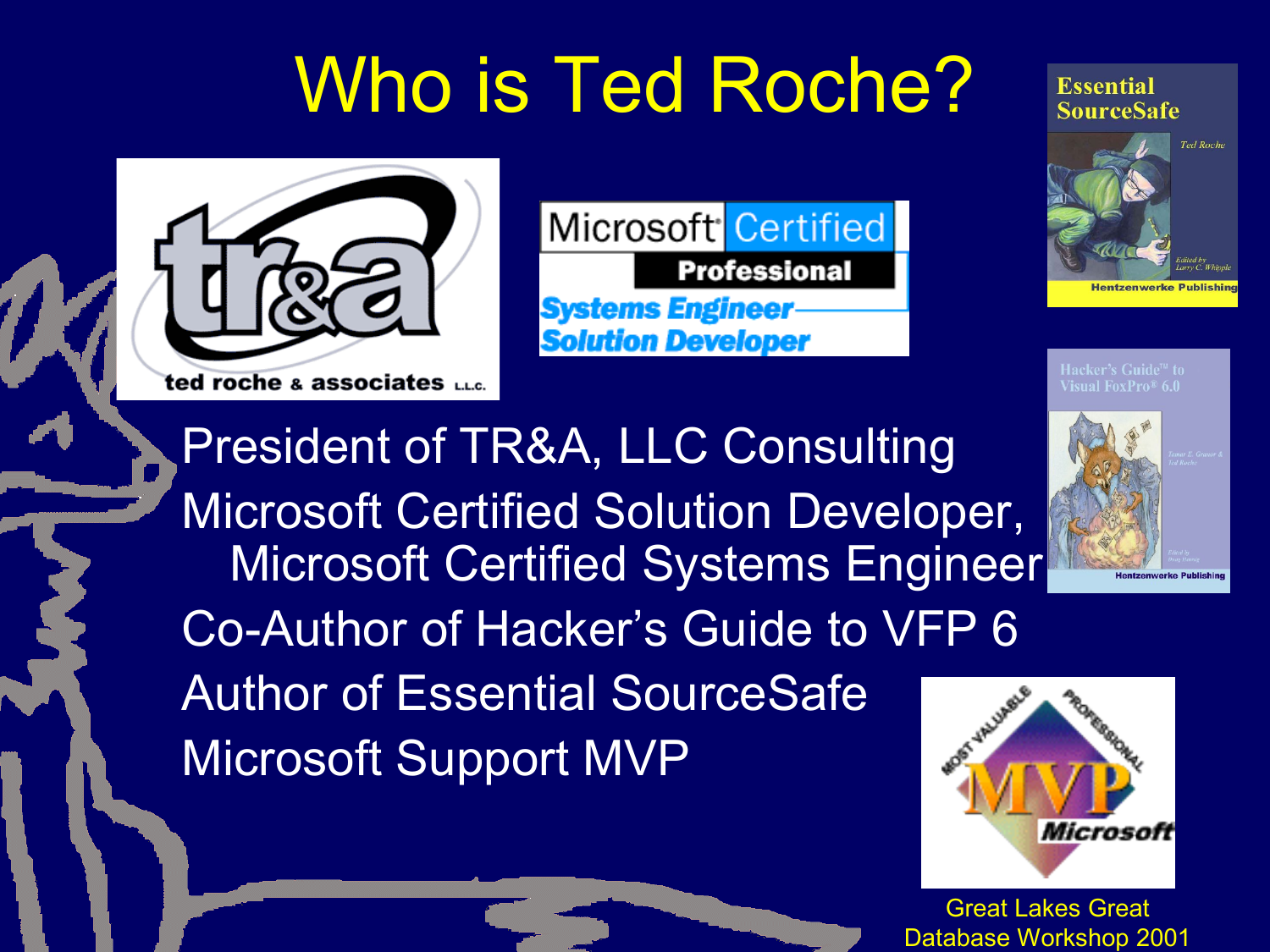### Proper Programming Practices

- Continuing Education
- Examining New Tools
- Recognizing new environments require new techniques

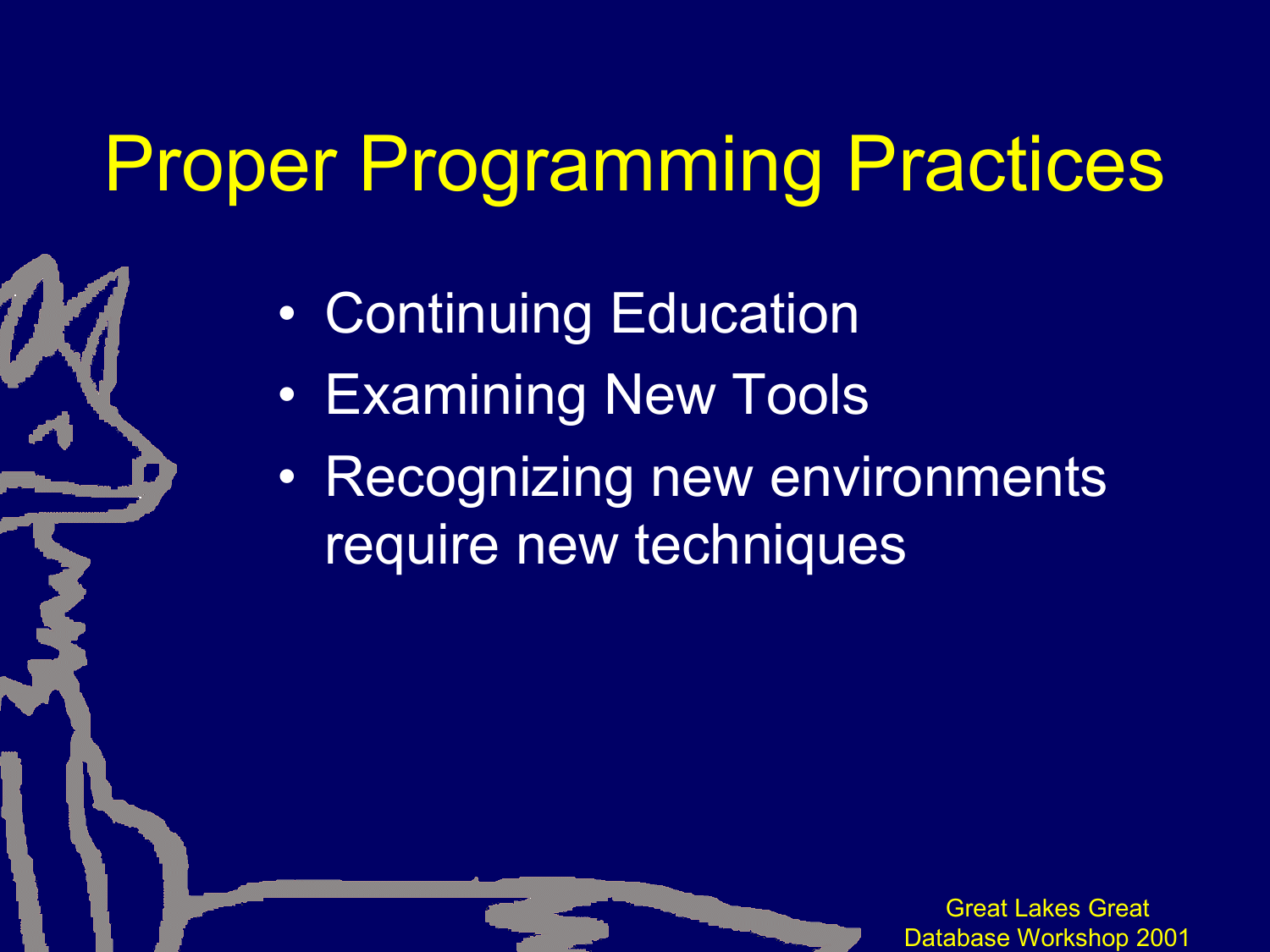# Continuing Education

- Books, magazines, journals,forum
- Certifications: Microsoft, ICCP
- Degree program
- Lawyers, doctors, nurses, EEs, plumbers and other professionals have regulated CE - it's coming.

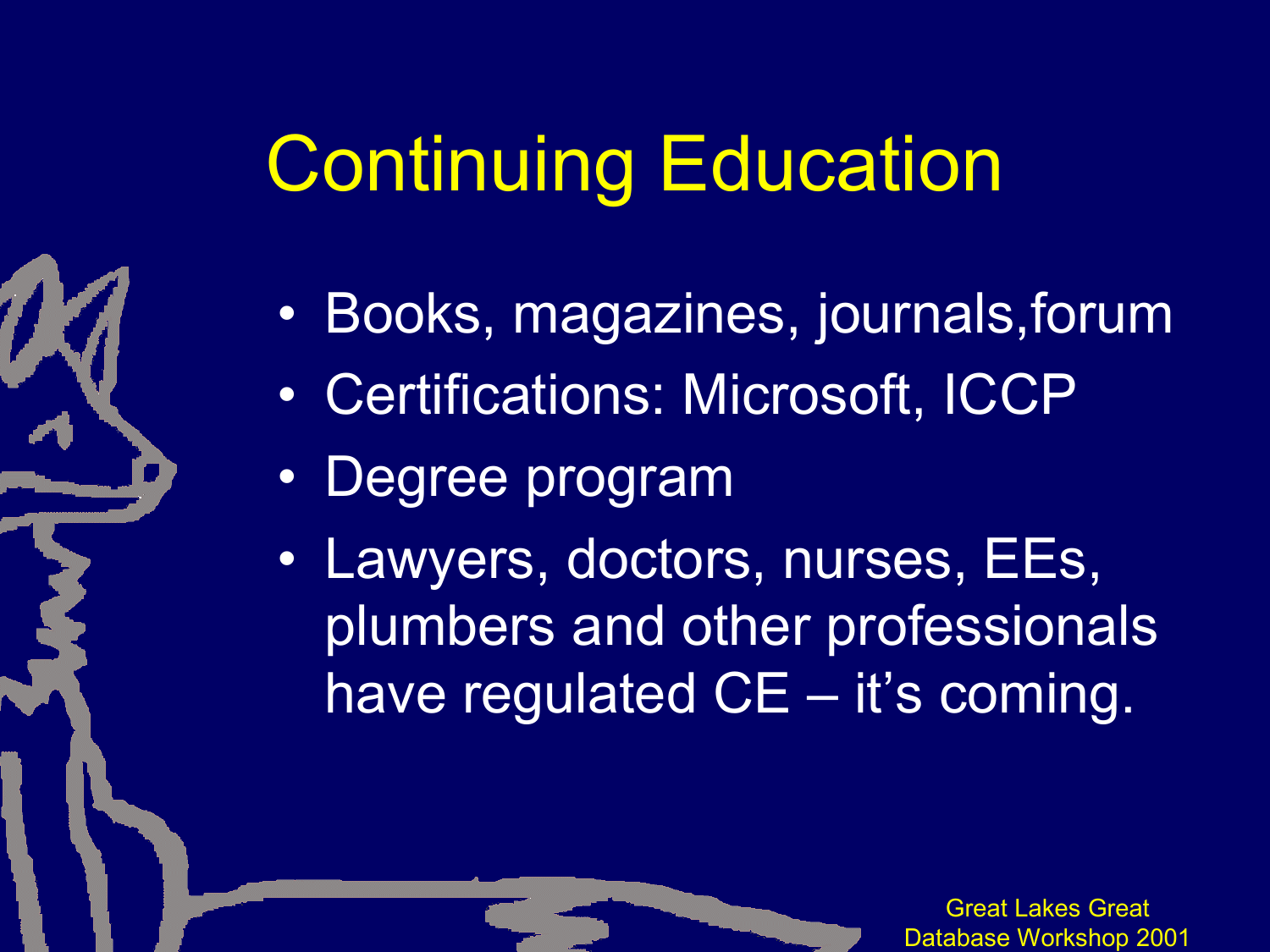### New Tools

- Monolithic apps are rare
- Interprocess communications
- Components require more care in design of interfaces

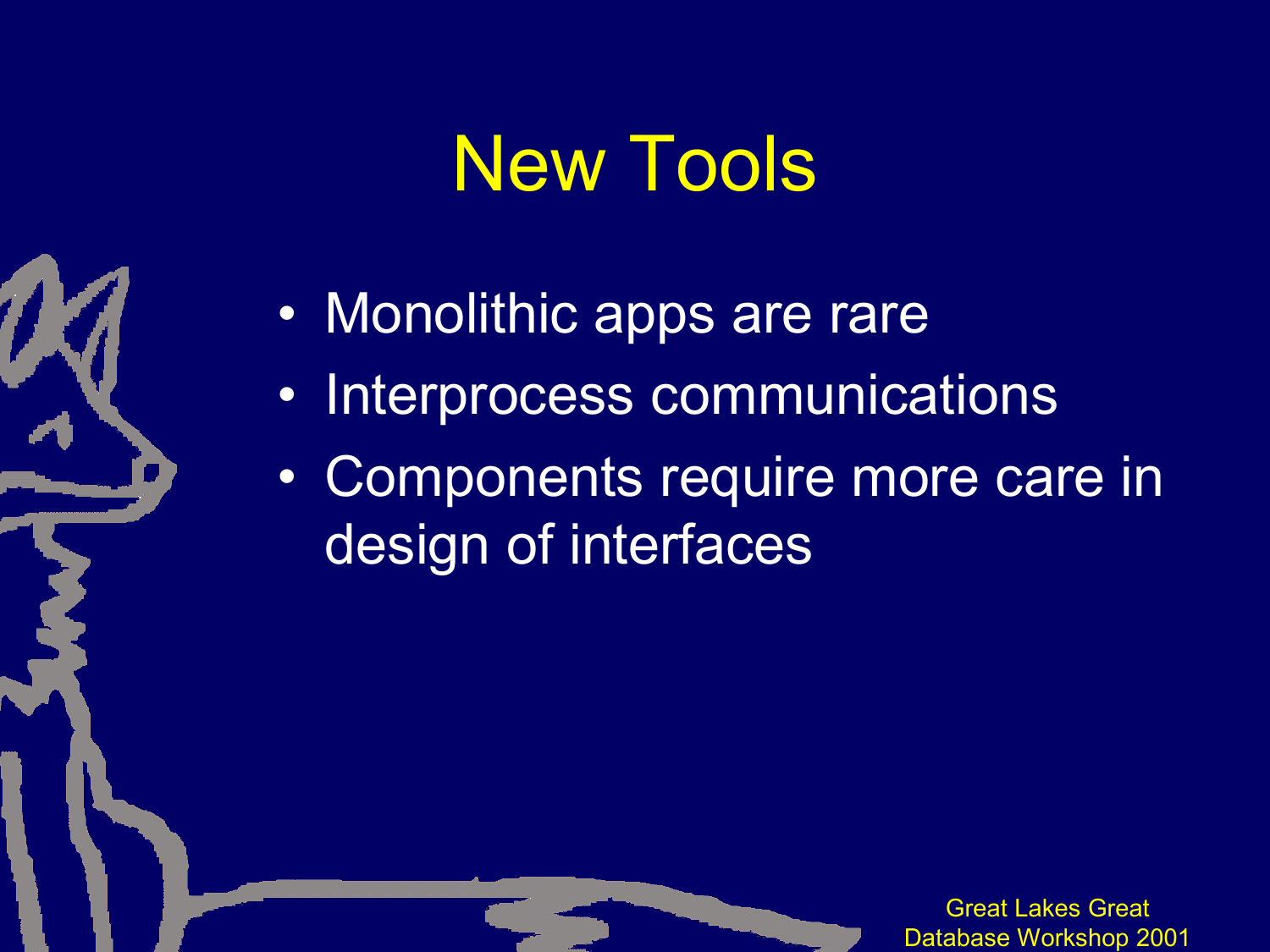#### New Techniques

- Extreme Programming
- Agile Methodology
- Refactoring
- QA techniques: review, walkthrough, side-by-side coding
- Effects of scale on quality

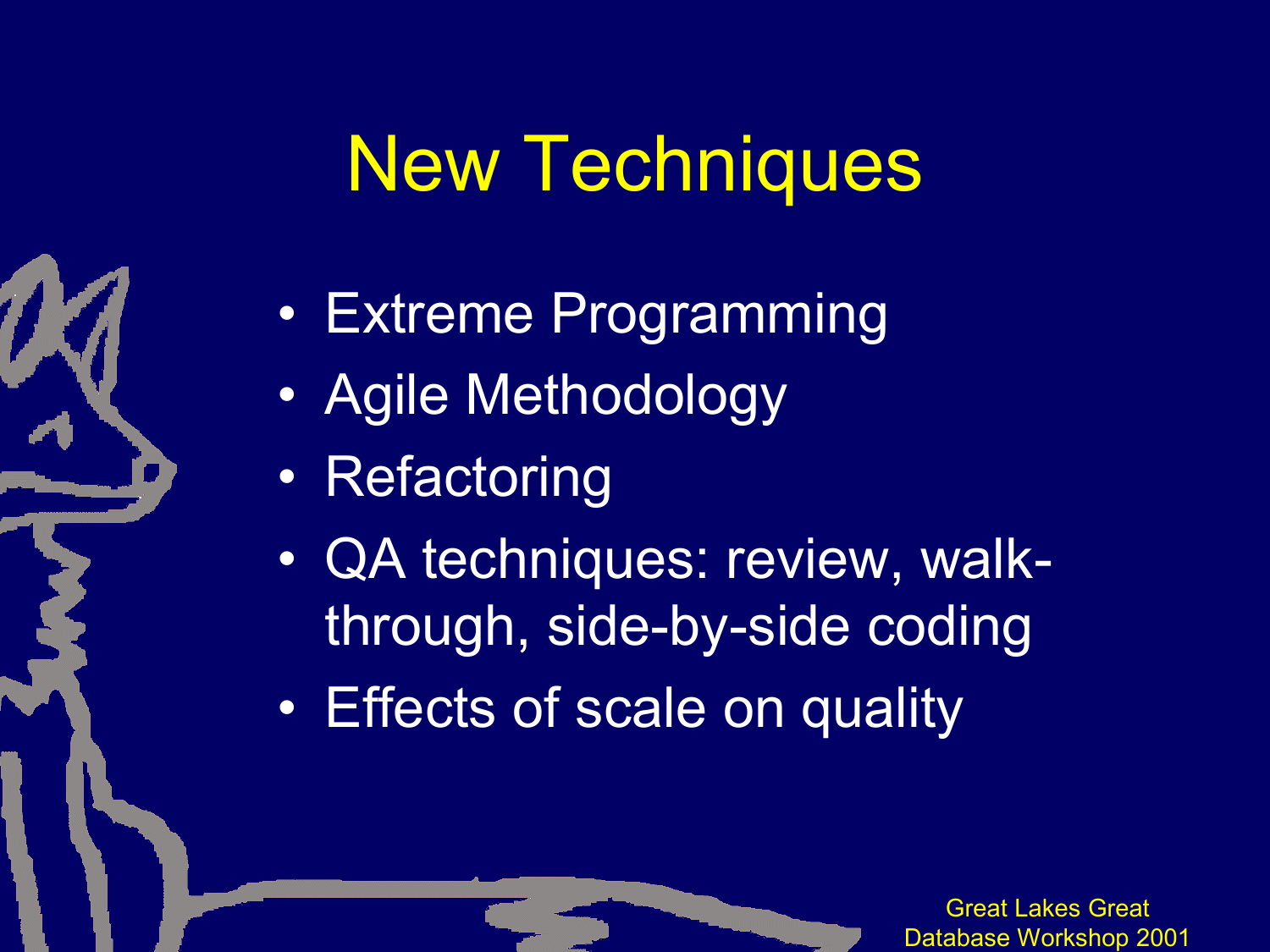# Putting It All Together

- Read The Fine Manuals
- Be One With The Fox
- Use A Framework
- Get A Support Group
- Sharpen The Saw
- Top Ten Mistakes

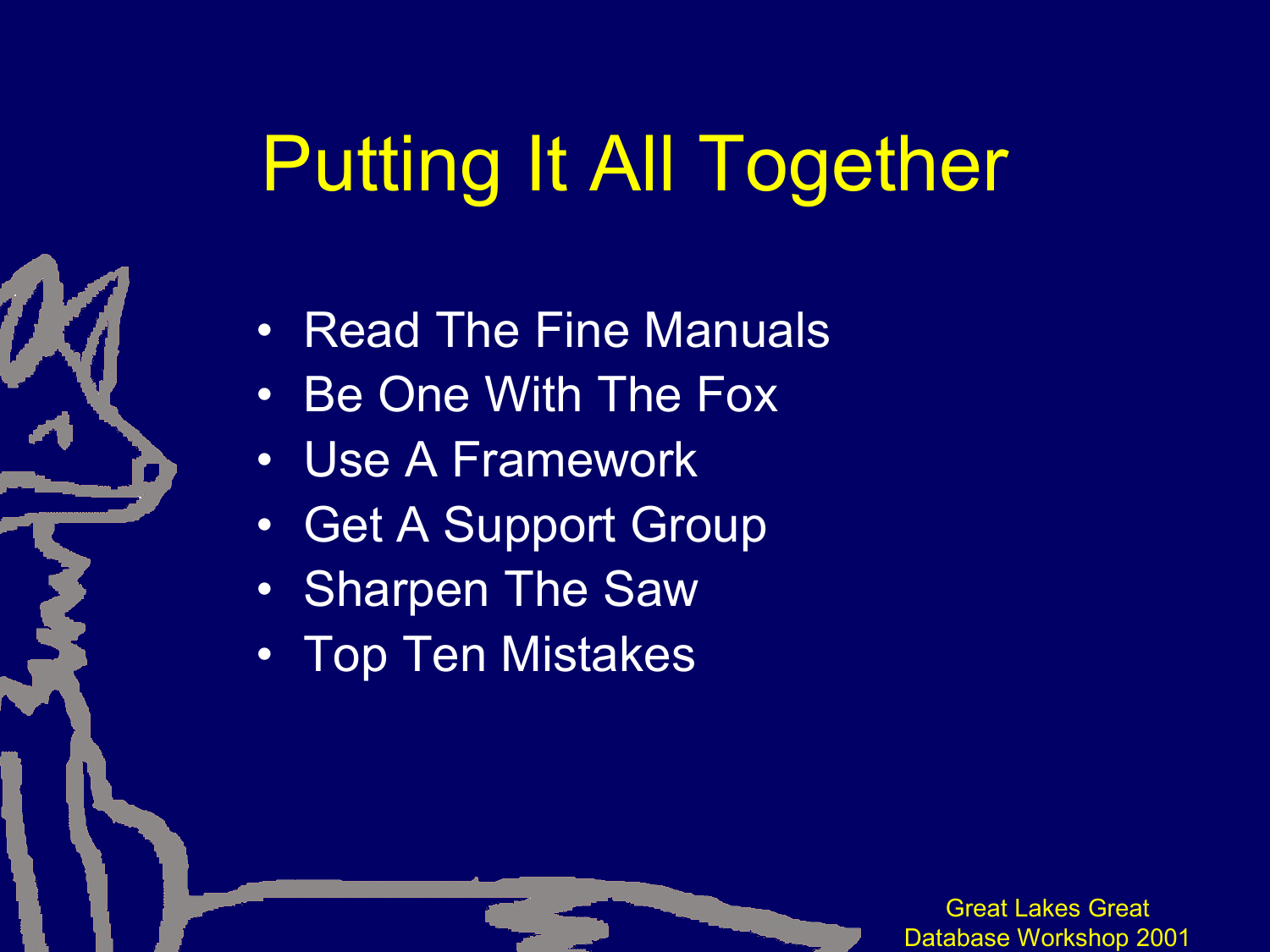# Read The Fine Manuals

- VFP Manuals are among the best in Microsoft!
- The Help file is huge!
- There are many fine 3<sup>rd</sup> party books
- Check out the magazines Foxtalk,FPA, **Code**
- 99% of the questions answered on the forums come right out of one of these sources

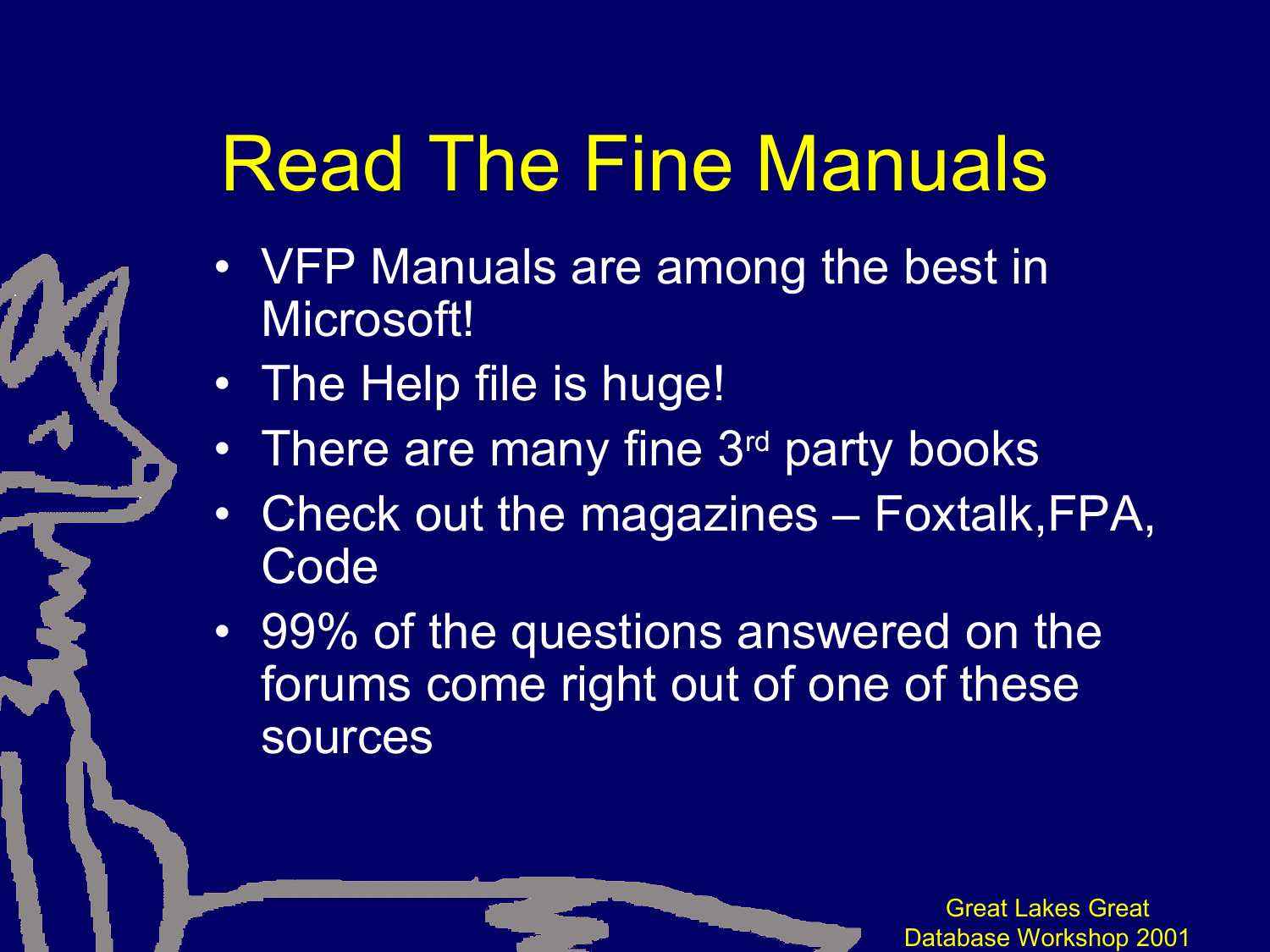### Be One With The Fox

*When you choose to ride the tiger, you must go where the tiger goes*

• Learn the FoxPro Way of coding

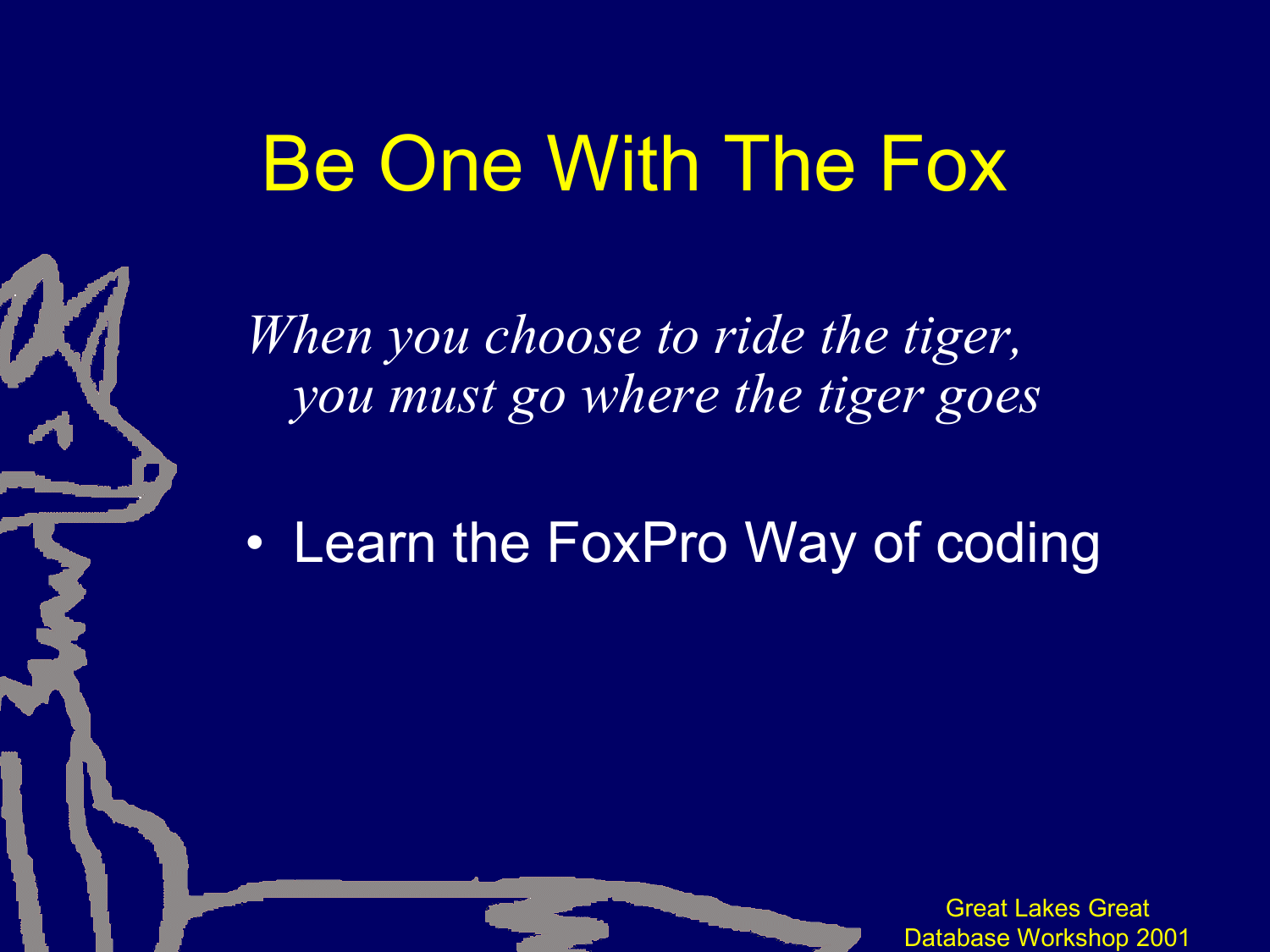# Get A Support Group

- How many have solved a problem by explaining it to someone else?
- On-line forums: UT, CompuServe, FoxForum.com
- Newsgroups: Microsoft and uunet
- User Groups: monthly, free (or cheap), networking opportunity

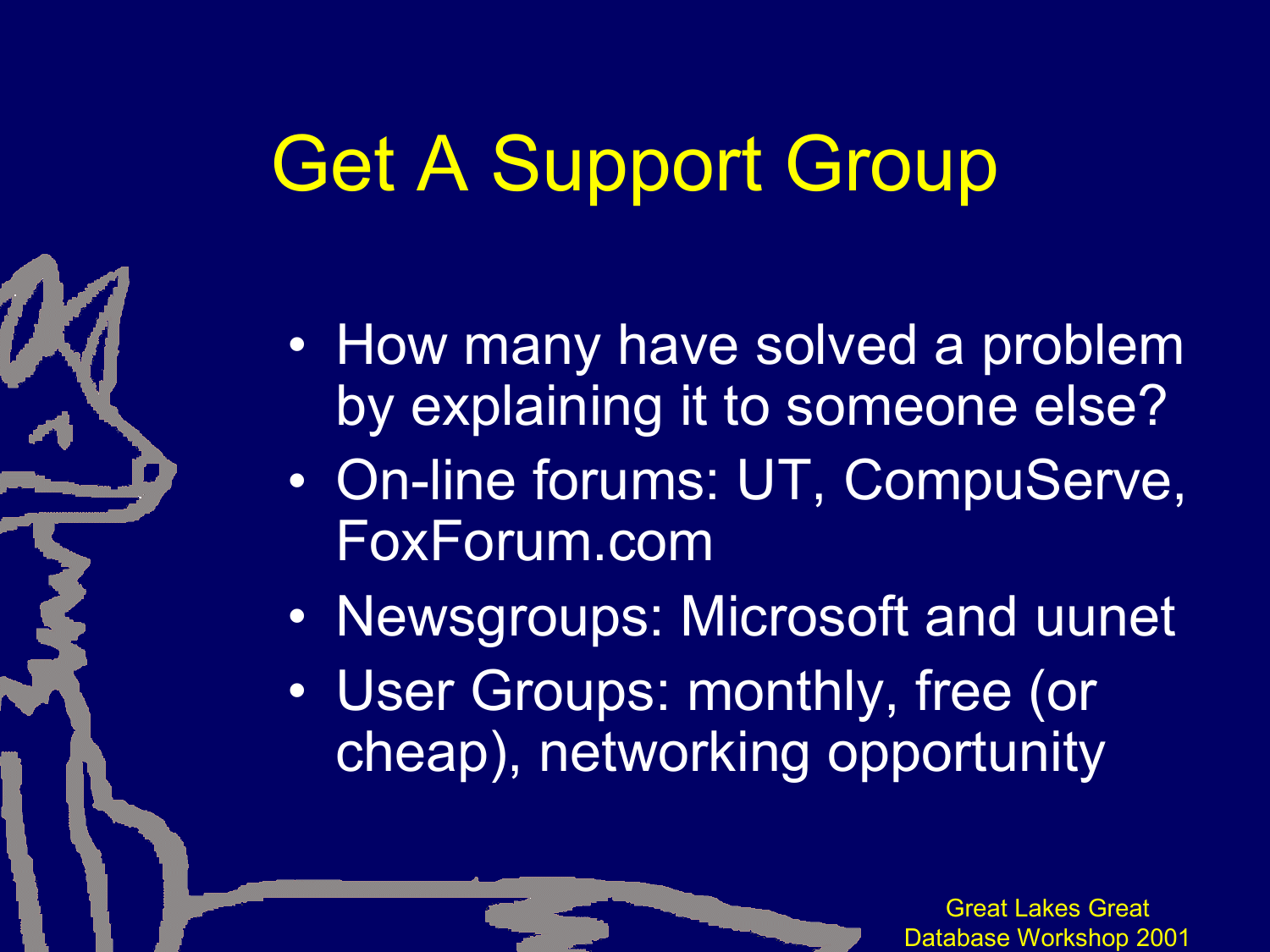### Sharpen The Saw

- None of us know it all (except maybe Calvin)
- Improve your development and consulting techniques by:
	- Attending conferences
	- Reading journals
	- Participating online
	- Reading books (in and out of the industry)

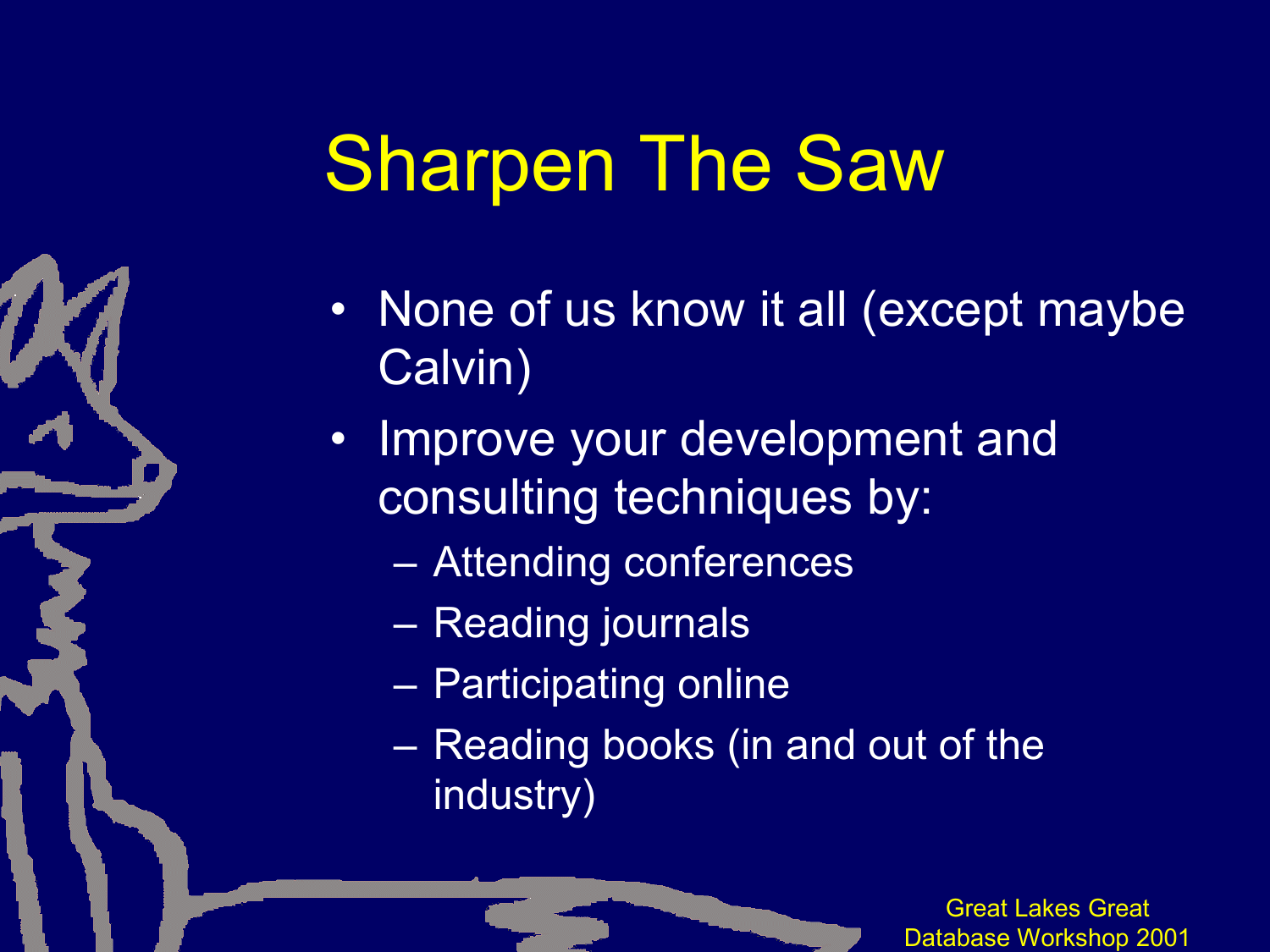### Top Ten Mistakes

- 1. It ran fine on my system!
- 2. It worked great with ten records!
- 3. I could write that in a week!
- 4. We're just converting an existing system – two weeks, maybe four weeks, max!
- 5. Our situation is unique…

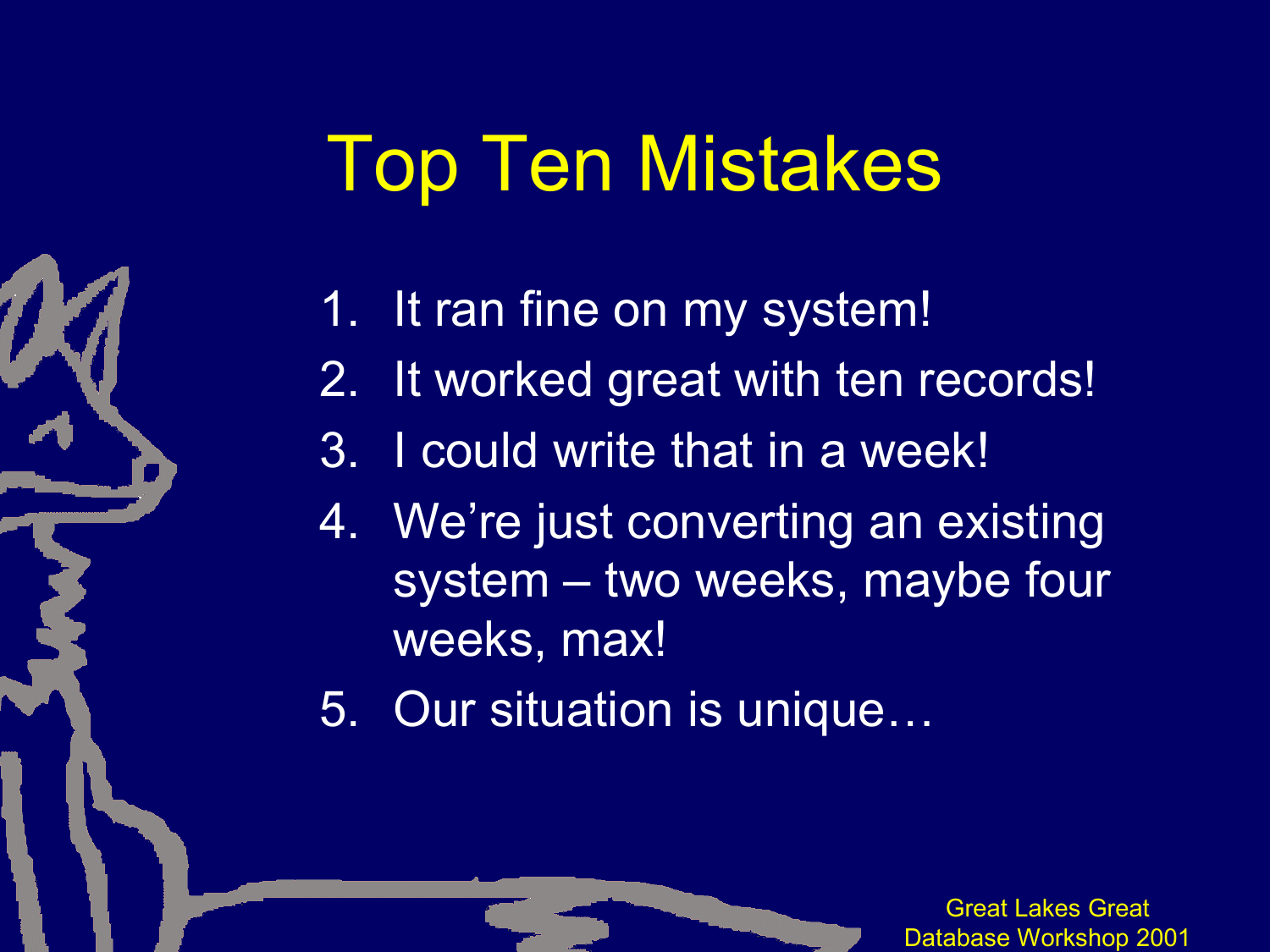# Top Ten Mistakes

- 1. We don't have time to document it now…
- 2. I know how the system should work…
- 3. Upper management has no idea what we do.
- 4. But, what if….
- 5. Those who fail to learn from the past…
- … will be past by those of us who have!

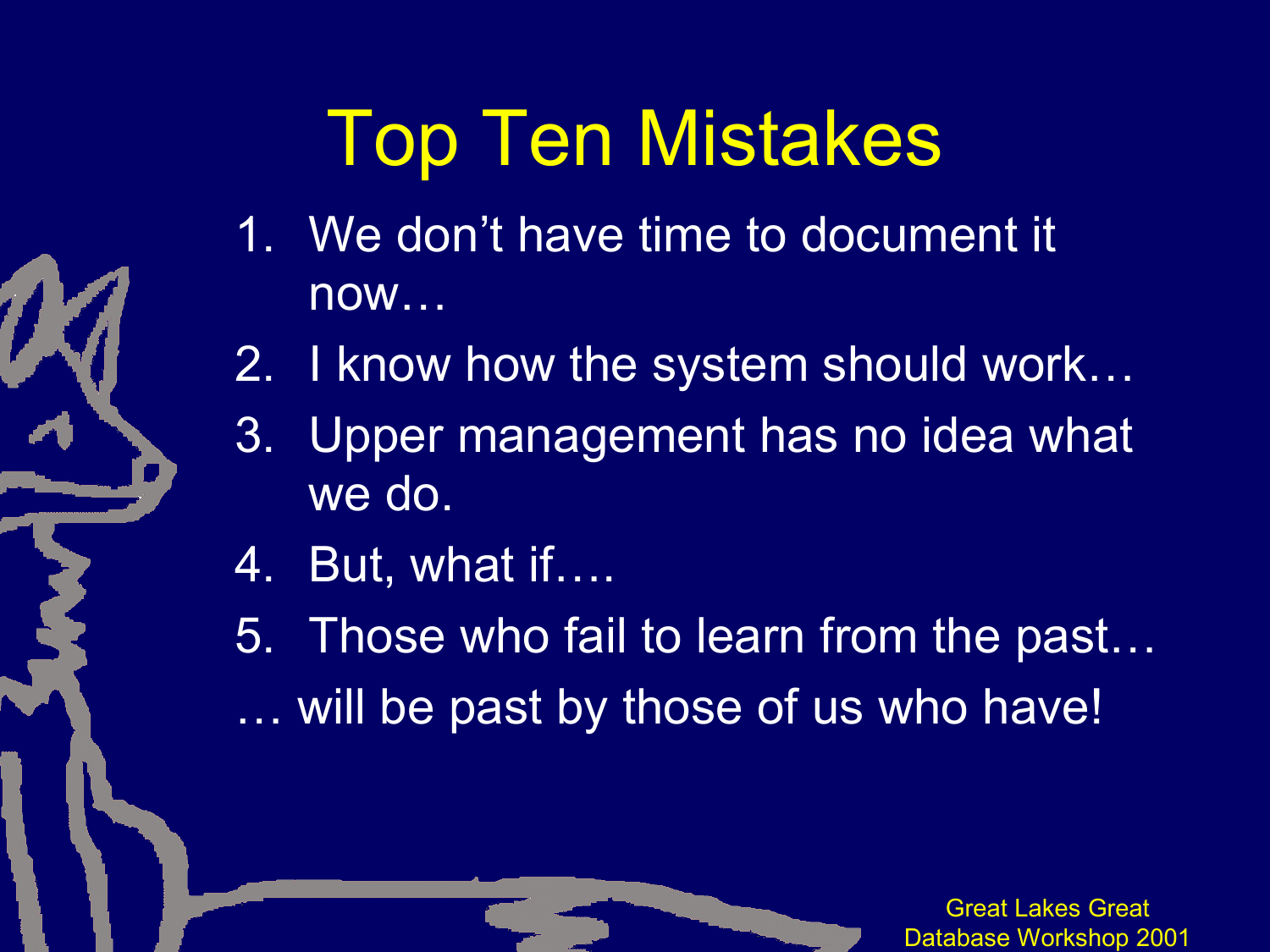# **Summary**

- Continuing education ensures continued professionalism
- New tools help improve coding
- Quality improvements required for highly-scalable applications